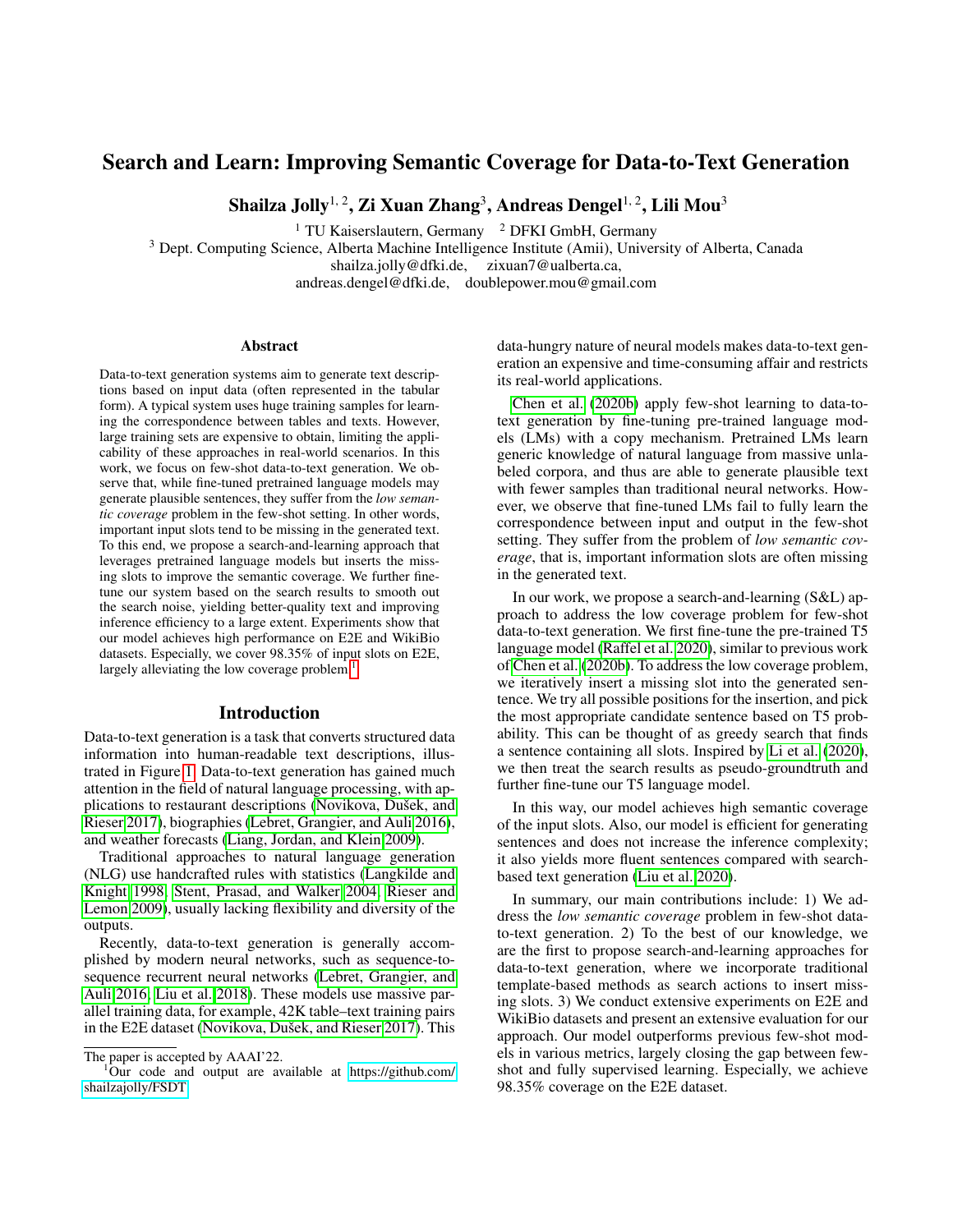<span id="page-1-0"></span>

Figure 1: An example for data-to-text generation and our proposed approach.

### Related Work

Data-to-Text Generation. Generating human-readable sentences from tabular data, commonly known as data-to-text generation, is a persistent problem from early NLP research. Traditional work typically follows a pipeline approach of sentence/content planning and surface realization [\(Dale and](#page-7-8) [Reiter 1997\)](#page-7-8), using hand-engineered rules [\(Kukich 1983;](#page-7-9) [McKeown 1992\)](#page-7-10) and statistical induction [\(Liang, Jordan,](#page-7-2) [and Klein 2009;](#page-7-2) [Koncel-Kedziorski, Hajishirzi, and Farhadi](#page-7-11) [2014\)](#page-7-11). However, the generated text usually lacks flexibility and diversity.

With the rise of deep learning, neural models have become a prevailing approach to data-to-text generation [\(Le](#page-7-1)[bret, Grangier, and Auli 2016;](#page-7-1) [Liu et al. 2018;](#page-7-4) [Wiseman,](#page-8-3) [Shieber, and Rush 2018;](#page-8-3) [Liu et al. 2019\)](#page-7-12). Typically, these systems require massive parallel data for training the text generator.

Recently, [Chen et al.](#page-7-5) [\(2020b\)](#page-7-5) address few-shot learning for data-to-text generation, where they assume a small parallel corpus is available. They propose to fine-tune pre-trained language models (LMs) with a copy mechanism. We observe that, although such fine-tuned LMs generate fluent sentences, they suffer from the problem of low semantic coverage, as it is difficult to "force" a copy mechanism to copy the entire source information.

In fact, [Dhingra et al.](#page-7-13) [\(2019\)](#page-7-13) point out the low semantic coverage problem of human-written references. They propose a new metric for better evaluating data-to-text models. In this paper, we emphasize the low coverage problem of text generation models, and propose a search-and-learning approach to overcome it.

[Gong et al.](#page-7-14) [\(2020\)](#page-7-14) improve the fidelity of data-to-text generators by table reconstruction and content matching along with fine-tuning GPT-2. Our preliminary analysis during development suggests that fine-tuned T5 does not generate wrong information, but may miss important input slots.

Search-Based Text Generation. Previous work has addressed unsupervised text generation by various search approaches, such as simulated annealing [\(Liu et al. 2020\)](#page-7-7) and hill-climbing [\(Schumann et al. 2020\)](#page-8-4). Their basic idea is to

define a heuristic objective function (typically involving language fluency, semantic coherence, and other task-specific scores) and generate text by word-level editing towards the objective. [Li et al.](#page-7-6) [\(2020\)](#page-7-6) further propose a search-andlearning approach to improve performance and inference efficiency.

Our paper adopts the search-and-learning framework in [Li](#page-7-6) [et al.](#page-7-6) [\(2020\)](#page-7-6), but differs from previous approaches in several significant ways: 1) We address the few-shot setting. Instead of a heuristically defined objective, we use a fine-tuned language model to evaluate candidate sentences. 2) The goal of our search is for a higher semantic coverage, rather than a generic fluent sentence. Our search space is relatively simpler than the entire sentence space, and thus, the main focus of our work is not the search algorithm. We adopt greedy search over multiple missing slots, which turns out to work well empirically. To the best of our knowledge, we are the first to address few-shot data-to-text generation by search and learning .

Other work learns word edits in a supervised way [\(Dong](#page-7-15) [et al. 2019\)](#page-7-15), or treat rule-edited text as input [\(Li et al. 2018\)](#page-7-16). We instead perform editing as search steps and further learn from the results of editing.

### Problem Formulation

Data-to-text generation aims to generate a natural language description for structured input data; we consider a common setting, where the input is tabular data. For each sample, the input table is a set of slot name–value pairs, denoted by  $\mathbf{T} = \{(s_i, v_i)\}_{i=1}^S$ , where  $s_i$  is the name of the *i*th slot,  $v_i$ is the value, and  $S$  is the number of slots. The output is a sentence  $y = (y_1, y_2, \dots, y_n)$  that describes the given input T. Notice that the table T is different for each sample, but we may omit the sample index for simplicity.

In this work, we consider the few-shot setting, where we have a small parallel corpus  $\mathcal{D}_p = \{(\mathbf{T}^{(i)}, \mathbf{y}^{(i)})\}_{i=1}^M$  and another small unlabeled corpus  $\mathcal{D}_u = \{\mathbf{T}_u^{(i)}\}_{i=1}^N$ , where  $\mathbf{T}_u^{(i)}$ is a different table than  $T^{(i)}$ . Here, both M and N are small numbers in our few-shot setting.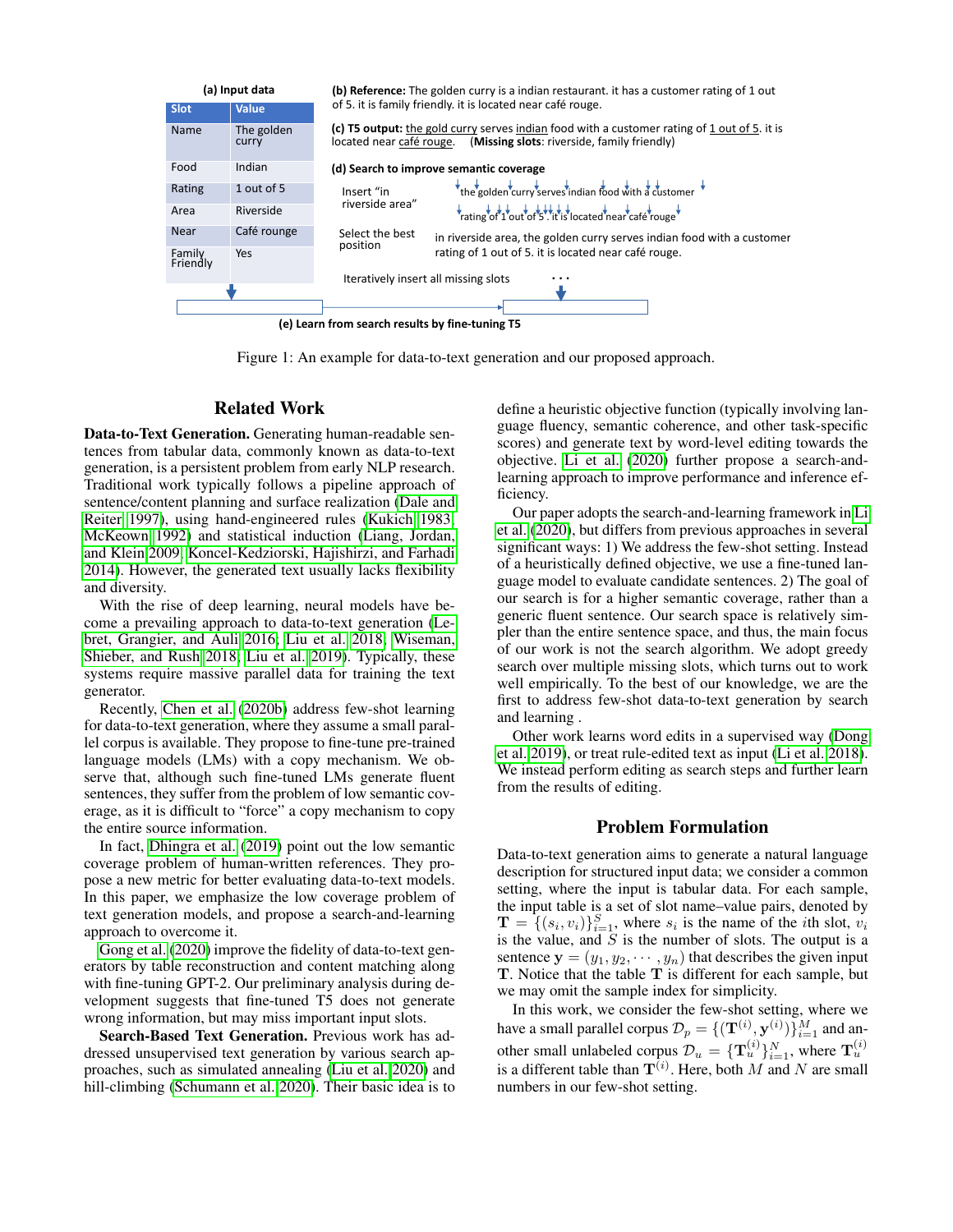Few-shot learning is important to NLG, as it saves human annotation labor and also helps to alleviate the cold-start problem of new NLG tasks. In our work, we assume a small unlabeled corpus  $\mathcal{D}_u$  is available in addition to  $\mathcal{D}_p$ . This is a realistic setting for few-shot learning, because unlabeled data are easier to obtain than labeled pairs with humanwritten sentences, and sometimes  $\mathcal{D}_u$  may be synthesized by recombining the slots of  $\mathcal{D}_p$  for data-to-text generation.

### Proposed Model

In our approach, we first fine-tune a pre-trained language model (LM) for conditional text generation based on input tables. The large model capacities and extensive pre-training are properties of LMs that would help us with generating fluent sentences in the few-shot setting.

However, fine-tuned LMs may not fully learn the correspondence between input slots and output text, and have the problem of low semantic coverage. Thus, we iteratively insert a missing slot into the generated sentence in a greedy manner, so as to improve the semantic coverage. Finally, these search results are treated as pseudo-groundtruth for further fine-tuning our LM, which not only improves inference efficiency, but also yields better sentences.

### First-Stage Fine-Tuning T5

We use the T5 model [\(Raffel et al. 2020\)](#page-8-2) for data-totext conditional generation. T5 is a text-to-text Transformer [\(Vaswani et al. 2017\)](#page-8-5), pre-trained on multiple NLP tasks and achieves state-of-the-art performance on question answering, document summarization, sentiment classification, etc.

It is worth noting that T5 is never pre-trained on any tasks related to data-to-text generation. Therefore, our experiments are indeed in the few-shot setting even if we use pre-trained T5.

We linearize the input table by concatenating all slots in the format of "name[value]". In other words, a special token "[" separates the name and value of a slot, and another special token "]" separates different slots.

In our few-shot setting, we fine-tune T5 using several hundred data–text pairs, which is considerably smaller than a usual NLG training set. The model learns to estimate the conditional probability  $P(y|T)$  in an auto-regressive way:

<span id="page-2-0"></span>
$$
P(\mathbf{y}|\mathbf{T};\boldsymbol{\theta}) = \prod_{i=1}^{n} P(y_i|\mathbf{y}_{< i}, \mathbf{T}; \boldsymbol{\theta}), \tag{1}
$$

where  $y$  is the output with length  $n$ ,  $T$  is the input table, and  $\theta$  represents model parameters.

We fine-tune T5 with the cross-entropy loss

<span id="page-2-2"></span>
$$
J(\boldsymbol{\theta}) = -\log P(\mathbf{y}|\mathbf{T};\boldsymbol{\theta})
$$
 (2)

#### Search to Improve Semantic Coverage

We observe that T5 indeed generates fluent sentences, but it has a low coverage of the input slots. In Figure [1,](#page-1-0) for example, the slots "riverside" and "family friendly" are not mentioned in the generated text, although they are present in the groundtruth.

The low semantic coverage is because the few-shot parallel corpus cannot fully support T5 learning the correspondence between input and output. This is evidenced by analyzing the coverage percentage and the training size: T5 fine-tuned on 1% of E2E data has a coverage of 84.46% input slots, whereas it has a coverage of 97.74% if fine-tuned on the whole dataset.

To this end, we propose a simple yet effective search approach that explicitly inserts the missing slots into the generated text.

We start by checking the occurrence of each slot value  $v_i$ in T5's output. This can be done either by a verbatim match of the slot value or a soft match based on script that uses regular expressions to find missing slots (Dušek, Howcroft, [and Rieser 2019\)](#page-7-17). While verbatim match may be strict and noisy, our results will show that it achieves equally good performance in our S&L approach.

If a slot value  $v_i$  does not appear in the output, we insert a phrase  $\tilde{v}_i$  that contains the original slot value  $v_i$  along with possible supporting prepositions. For example, if the slot "area[riverside]" is missing, we insert the phrase  $\tilde{v}_i$  = "in riverside area". The E2E dataset has a boolean slot "familyFriendly[yes/no]", and we design the phrase as either "family friendly" or "not family friendly". Designing these phrases does not require much human labor, as we have no more than 10 phrases for each dataset, and quite a few of them are simply copying the slot value. The complete list of our phrases is shown in Appendix.

For every missing slot, we determine the most appropriate position for inserting the slot. This is given by an enumeration of all possible positions within a sentence, and we select the candidate that has the highest T5 probability  $P(y|T)$  as fine-tuned Eq. [\(1\)](#page-2-0), shown in Figure [1d](#page-1-0).

This process is repeated in a greedy fashion for all missing slots that we would like to insert. $<sup>2</sup>$  $<sup>2</sup>$  $<sup>2</sup>$  Our approach can be</sup> thought of as an optimization towards

maximize 
$$
P(\mathbf{y}|\mathbf{T})
$$
 (3)  
subject to  $v_i \in \mathbf{y}, \forall i$ 

Specifically, we optimize the T5 conditional probability for data-to-text generation by starting from an *infeasible* solution (i.e., an output that violates the constraint). We then project the solution into the *feasible* set by satisfying each constraint greedily.

Our search method is inspired by recent development of search-based unsupervised text generation, such us simulated annealing for paraphrasing [\(Liu et al. 2020\)](#page-7-7) and hillclimbing for summarization [\(Schumann et al. 2020\)](#page-8-4). However, our search effort is mainly devoted to projecting an infeasible solution to the feasible set, instead of searching for a generic sentence that maximizes a heuristically defined objective.

Our approach is also related to template-based text generation systems in the early years [\(Langkilde and Knight](#page-7-3)

<span id="page-2-1"></span> $2$ For our E2E experiment, we would insert all slots. If a task does not require that the output sentence contains all slots, we may select the desired slots by statistics (see the WikiBio experiment).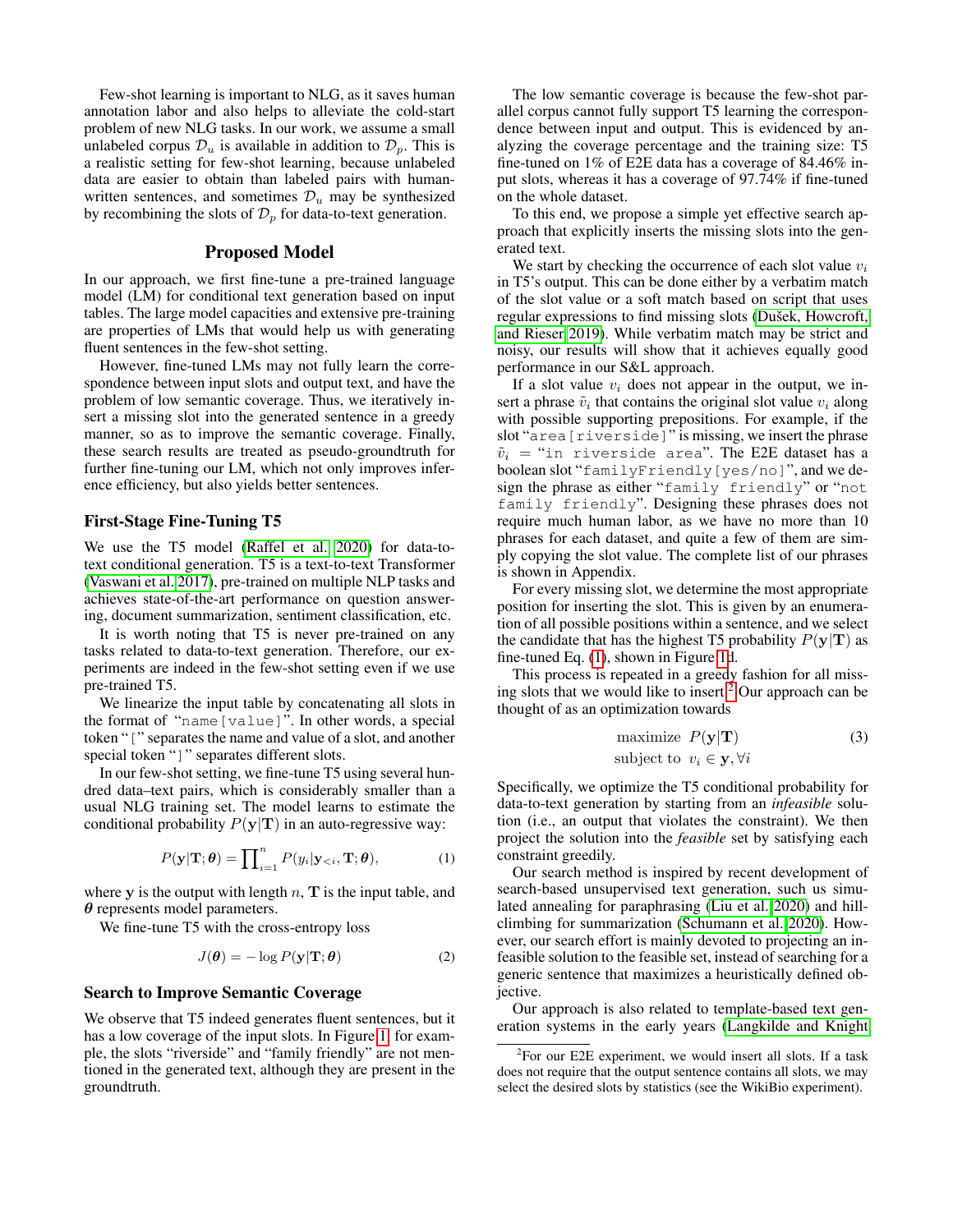<span id="page-3-0"></span>Algorithm 1: Search and Learn

**Input:** Small parallel data  $\mathcal{D}_p \! =\! \{(\mathbf{T}^{(m)}\!,\mathbf{y}^{(m)})\}_{m=1}^M$ Small unlabeled data  $\mathcal{D}_u = \{\mathbf{T}^{(n)})\}_{n=1}^N$ Pre-trained language model T5 Output: Few-shot learned data-to-text model  $\triangleright$  First-stage fine-tuning T5 for  $(T, y) \in \mathcal{D}_p$  *in each epoch* do Fine-tune T5 by minimizing  $-\log P(\mathbf{y}|\mathbf{T})$  $\triangleright$  Search to improve semantic coverage  $\mathcal{D}_p = \emptyset$ for  $\mathbf{T}_u \in \mathcal{D}_u$  do  $\hat{\mathbf{y}}_{\text{search}} = \text{T5}(\mathbf{T}_u)$   $\triangleright$  search to be performed for *missing slot*  $(s, v) \in T_u$  *that*  $v \notin \hat{y}_{\text{search}}$  do Update  $\hat{\mathbf{y}}_{\text{search}}$  by inserting v with templates into the most appropriate position  $\widetilde{\mathcal{D}}_p = \widetilde{\mathcal{D}}_p \cup \{(\mathbf{T}_u, \hat{\mathbf{y}}_{\text{search}})\}$ ✄ Second-stage fine-tuning T5 for  $(T, y) \in \mathcal{D}_p \cup \widetilde{\mathcal{D}}_p$  in each epoch do Fine-tune T5 by minimizing  $-\log P(y|T)$ Return: Two-stage fine-tuned T5

[1998;](#page-7-3) [Stent, Prasad, and Walker 2004\)](#page-8-0). Our work differs significantly, as we use rules only for revision, rather than for generation. Traditional rule-based systems often generate inflexible and disfluent text. We will have a learning component that learns from the search results to be flexible and to smooth out disfluent text.

### Second-Stage Fine-Tuning T5 with Search Results

The search approach in our previous section ensures a high semantic coverage of the output sentence, but has two major drawbacks: 1) the edited sentence may not be fluent due to the fixed template, and 2) it has a low inference efficiency when evaluating multiple candidate outputs given a data sample. To address them, we further fine-tune T5 that learns from the search results, inspired by [Li et al.](#page-7-6) [\(2020\)](#page-7-6).

In our few-shot setting, we assume there is a small unlabeled corpus  $\mathcal{D}_u$  containing input tables only. In practice,  $\mathcal{D}_u$  can be either obtained inexpensively or synthesized by recombining the table slots and values in  $\mathcal{D}_p$ .

For a given input table  $\mathbf{T}_u^{(i)} \in \mathcal{D}_u$ , we use T5 to generate a candidate output and perform search for higher semantic coverage. The search result is treated as a pseudogroundtruth, denoted by  $\hat{\mathbf{y}}_{\text{search}}^{(i)}$ . This in turn yields a pseudoparallel corpus  $\widetilde{\mathcal{D}}_p = \{ (\mathbf{T}_u^{(i)}, \hat{\mathbf{y}}_{search}^{(i)}) : \mathbf{T}_u^{(i)} \in \mathcal{D}_u \}$ . It is mixed with the original parallel corpus for further finetuning T5. In other words, our dataset becomes  $\mathcal{D}_p \cup \mathcal{D}_u$ , and T5 is further fine-tuned by the same cross-entropy loss as Eq. [\(2\)](#page-2-2). Algorithm [1](#page-3-0) summarizes our training algorithm.

#### Inference

For inference on the test set, we only use the two-stage finetuned T5 (i.e., fine-tuned on search results in second-stage fine-tuning) to predict the output. We do not use the search procedure during inference.

In this way, our inference efficiency is improved compared with the search approach, because we do not have to evaluate multiple candidate sentences during prediction. More importantly, we leverage the power of pre-trained language models, and are able to generate more fluent sentences than the search itself.

Compared with one-stage fine-tuning , T5 this time is explicitly trained with pseudo-groundtruth that has high semantic coverage. Experiments will show our S&L approach achieves near-perfect semantic coverage on the E2E dataset.

### Experiments

#### Experiment I: E2E Dataset

**Dataset.** In this experiment, we used the E2E dataset<sup>[3](#page-3-1)</sup> (Novikova, Dušek, and Rieser  $2017$ ), which is a crowdsourced dataset for data-to-text generation and contains more than 50K table–text pairs for the restaurant domain. For each data sample, the input contains 3–8 slots, and the reference contains one or a few sentences as the output. We followed the standard train/val/test split.

Implementation details. We used the T5-small model [\(Raffel et al. 2020\)](#page-8-2), which comprises 6 layers in the encoder and the decoder. We trained models using the AdamW [\(Loshchilov and Hutter 2018\)](#page-7-18) optimizer, with an initial learning rate of 3e-4 and a batch size of 64.

Evaluation metrics. We used the standard evaluation scripts accompanied with the E2E dataset [\(Novikova,](#page-7-0) Dušek, and Rieser 2017), including BLEU [\(Papineni et al.](#page-8-6) [2002\)](#page-8-6), NIST [\(Doddington 2002\)](#page-7-19), METEOR [\(Lavie and](#page-7-20) [Agarwal 2007\)](#page-7-20), ROUGE-L [\(Lin 2004\)](#page-7-21), and CIDEr [\(Vedan](#page-8-7)[tam, Lawrence Zitnick, and Parikh 2015\)](#page-8-7).

Recently, [Dhingra et al.](#page-7-13) [\(2019\)](#page-7-13) observe that BLEU does not correlate well to human satisfaction for data-to-text generation. They propose a set of PARENT metrics (including precision, recall, and the F-score) against both the references and the input data. They show PARENT metrics have high correlation with human judgment. Based on such evidence, we consider PARENT as the main metric. Specifically, we used the word-overlap version PARETNT-W in our paper.

In addition, we use GPT-2 perplexity (without finetuning) to estimate the fluency of generated text, and present the average sentence length (AvgLen) for reference. We also computed semantic coverage ratio (Hard Coverage), which is the fraction of input slots that appear verbatim in the output. This requirement appears to be strict, but is actually a good approximation, because most slots contain only one or a few words and some slots are proper nouns that should not be changed.

We also consider slot error rate (SER, Dušek, Howcroft, [and Rieser 2019\)](#page-7-17), designed specifically for the E2E dataset. The metric checks if all E2E slot values are present, miss-ing, or incorrect<sup>[4](#page-3-2)</sup> in the output text based on manually designed regular expressions. Unlike verbatim matching, SER accounts for soft matching, and we consider 1−SER as Soft Coverage. Further, we also conducted a human evaluation on a randomly selected subset of test samples, and the coverage percentage (Table [3\)](#page-6-0) is close to these automatic metric.

<span id="page-3-1"></span><sup>3</sup> <http://www.macs.hw.ac.uk/InteractionLab/E2E/>

<span id="page-3-2"></span><sup>4</sup> SER breakdown is presented in Appendix.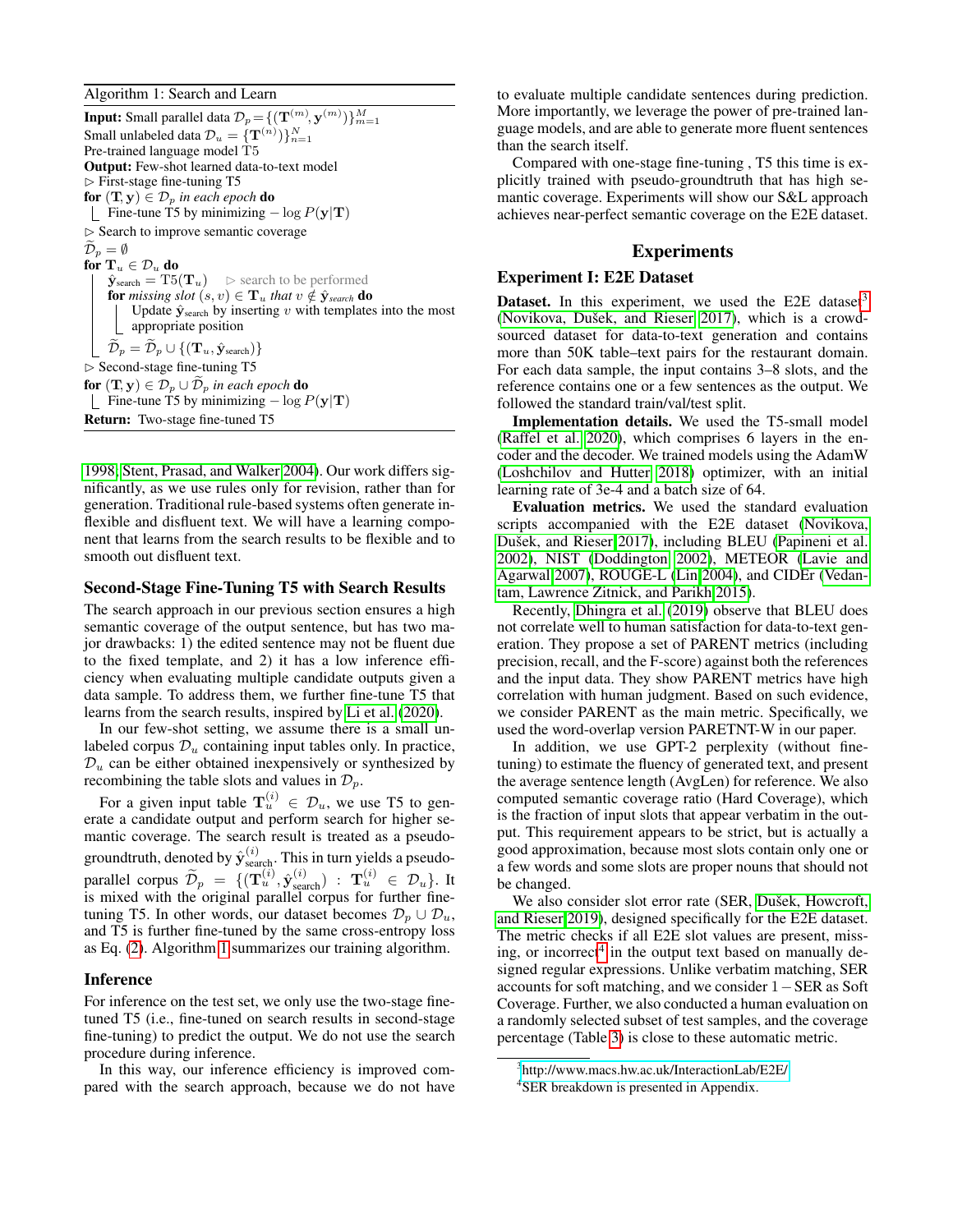<span id="page-4-0"></span>

| #  | Model                        | #Train        | <b>BLEU</b> |      | NIST METEOR RougeL CIDEr |       |      | PARENT (P/R/F1)          | <b>PPL</b>               | AvgLen | Hard Coverage | <b>SER</b> | Soft Coverage |
|----|------------------------------|---------------|-------------|------|--------------------------|-------|------|--------------------------|--------------------------|--------|---------------|------------|---------------|
|    | TGEN                         | p:42K         | 65.93       | 8.61 | 44.83                    | 68.50 | 2.23 | -                        | $\overline{\phantom{a}}$ |        | -             | 4.27%      | 95.73%        |
|    | 2 SLUG                       | p:42K         | 66.19       | 8.61 | 44.54                    | 67.72 | -    | $\overline{\phantom{a}}$ | $\overline{\phantom{a}}$ |        |               | -          |               |
|    | 3 $S_1^R$ (Shen et al. 2019) | p:42K         | 68.60       | 8.73 | 45.25                    | 70.82 | 2.37 |                          | $\overline{\phantom{a}}$ |        |               |            |               |
|    | 4 T <sub>5</sub>             | p:42K         | 67.59       | 8.81 | 45.17                    | 70.44 | 2.33 | 67.40 / 61.75 / 63.43    | 154.49                   | 23.58  | 97.50%        | 2.62%      | 97.38%        |
|    | 5 T <sub>5</sub>             | p:2100        | 62.45       | 8.30 | 44.10                    | 67.15 | 2.17 | 64.25 / 61.69 / 62.00    | 136.54                   | 24.82  | 96.21%        | 3.72%      | 96.28%        |
|    | 6 T <sub>5</sub>             | p:420         | 61.72       | 7.96 | 40.52                    | 65.61 | 1.96 | 65.63 / 57.25 / 60.10    | 141.61                   | 21.97  | 84.19%        | 16.68%     | 84.32%        |
|    | T5 self-train                | p:420, u:1680 | 60.83       | 7.74 | 39.85                    | 66.36 | 1.95 | 66.60 / 57.31 / 60.63    | 154.74                   | 21.50  | 81.82%        | 17.97%     | 82.03%        |
| 8. | T5 S&L                       | p:420, u:1680 | 60.70       | 8.13 | 43.60                    | 65.84 | 2.12 | 66.97 / 63.63 / 64.29    | 160.40                   | 25.01  | 98.35%        | 1.84%      | 98.16%        |
|    | T5 S&L w/ SER                | p:420, u:1680 | 60.89       | 8.14 | 43.71                    | 66.76 | 2.07 | 65.16/62.97/63.04        | 170.26                   | 25.71  | 99.46%        | $0.80\%$   | 99.20%        |

Table 1: Test results on E2E. "p:" and "u:" denote the number of parallel and unlabeled training samples, respectively. Baseline results are quoted from original papers. All results of fine-tuning T5 are obtained by our experiments. Based on the evidence in [Dhingra et al.](#page-7-13) [\(2019\)](#page-7-13), we consider PARENT as our main metrics. Hard Coverage measures the verbatim coverage of slot values presented in text. Slot error rate (SER, Dušek, Howcroft, and Rieser 2019) measures the percentage of missing, added, or wrong slots in the generated sentence. We consider Soft Coverage as 1 − SER.

Results. Table [1](#page-4-0) shows the results on the E2E dataset. We consider a few-shot setting, where we have 1% parallel samples as  $\mathcal{D}_p$ , and another 4% samples as  $\mathcal{D}_u$  with input tables only.

Before few-shot learning, we fine-tuned T5 with 100% samples (Line 4) and 5% samples (Line 5), respectively, being an "upper bound" performance of our few-shot learning. We see that, with the entire dataset, fine-tuning T5 achieves similar scores to previous state-of-the-art models, including TGEN (Novikova, Dušek, and Rieser 2017), SLUG [\(Juraska](#page-7-22) [et al. 2018\)](#page-7-22), and the  $S_1^R$  model [\(Shen et al. 2019\)](#page-8-8). This shows that the use of T5 sets up a solid foundation for our study.

We started few-shot learning by directly fine-tuning T5 on the small parallel training set. We observe that the performance worsens in all metrics (comparing Lines 4–6), especially both hard and soft coverages drop quickly from more than 97% to around 84.19%.

We would like to see if a small unlabeled dataset  $\mathcal{D}_u$ , which contains tables only, could help the performance. We experimented with self-training [\(Zhu and Goldberg 2009\)](#page-8-9), which is a common strategy for semi-supervised machine learning. In this competing method, we first fine-tune T5 on the parallel corpus  $\mathcal{D}_p$ , and use it to predict the output on  $\mathcal{D}_u$ . The predicted sentences are treated as pseudogroundtruth for further fine-tuning. Unfortunately, we observe from Lines 6 and 7 that such strategy does not help the performance much.

Finally, we applied two variants of our S&L approach, where Line 8 is a variant that determines missing slots by verbatim match, and Line 9 determines missing slots by SER. Results show that both variants achieve higher performance than other few-shot models in terms of most metrics. Especially, our model achieve 98–99% coverage of input slots, mostly solving the low coverage problem.

Based on the numerical results, it appears that our model generate less fluent sentences, given by high perplexity  $(PPL)$  scores.<sup>[5](#page-4-1)</sup> However, we notice that our sentences are longer and contain more input slots, which are oftentimes very specific information such as the restaurant name (in the E2E dataset) as a proper noun. Therefore, it is understandable that our PPL is slightly higher, but in general, all models are in the same ballpark in terms of fluency. This will be further analyzed by human evaluation (Table [3\)](#page-6-0).

Generally, our S&L approach (Lines 8 and 9) achieves comparable results to T5 trained with 4 times more parallel data (Line 5) in several metrics, such as METEOR and CIDEr. In terms of PARENT metrics that are specifically designed for data-to-text generation, we observe our S&L approach outperforms Line 5 with a reasonable margin. It even achieves close PARENT scores and coverage scores to the fully-supervised setting (Line 4).

#### Experiment II: WikiBio Dataset

Dataset. We further evaluate our approach on the Humans domain of the WikiBio dataset<sup>[6](#page-4-2)</sup> [\(Lebret, Grangier, and Auli](#page-7-1) [2016\)](#page-7-1). WikiBio contains 700K English biographies from Wikipedia, associated with a tabular infobox. For each biography, the first sentence of the article is treated as the reference.

In our few-shot setting, we used 100 parallel samples as the training set  $\mathcal{D}_p$ , following one of the settings in [Chen](#page-7-5) [et al.](#page-7-5) [\(2020b\)](#page-7-5). In accordance with our assumption, we included another 400 samples of unlabeled input tables as  $\mathcal{D}_u$ . When comparing with [Chen et al.](#page-7-5) [\(2020b\)](#page-7-5), we did not use  $\mathcal{D}_u$ , but synthesized 400 samples by recombining the table slots in  $\mathcal{D}_p$ . This sets up a fair comparison as we did not include any new data. We validated our approach on 1000 samples and tested it on the standard split.

Implementation details. We used the T5-base model, which consists of a 12-layer Transformer encoder and decoder. This sets up a fair comparison with the prior work for few-shot data-to-text generation [\(Chen et al. 2020b\)](#page-7-5), which uses a 12-layer GPT-2 model. Due to GPU memory constraints, we use a batch size of 20 during training and accu-

<span id="page-4-1"></span><sup>&</sup>lt;sup>5</sup>It should be mentioned that PPL may refer to very different evaluation protocols. In [Chen et al.](#page-7-23) [\(2020a\)](#page-7-23), for example, they use their trained model to evaluate the human-written references' PPL. Such protocol, although giving small PPL values, does not directly evaluate the generated text, and therefore, is not adopted in

our study. By contrast, we used a third-party pre-trained language model, namely, GPT-2, to evaluate the PPL of our generated text. Different from [Li et al.](#page-7-6) [\(2020\)](#page-7-6), we did not fine-tune GPT-2 on our corpus. Our PPL approximately evaluates how fluent the generated text is as general English.

<span id="page-4-2"></span><sup>6</sup> [https://github.com/DavidGrangier/wikipedia-biography](https://github.com/DavidGrangier/wikipedia-biography-dataset)[dataset](https://github.com/DavidGrangier/wikipedia-biography-dataset)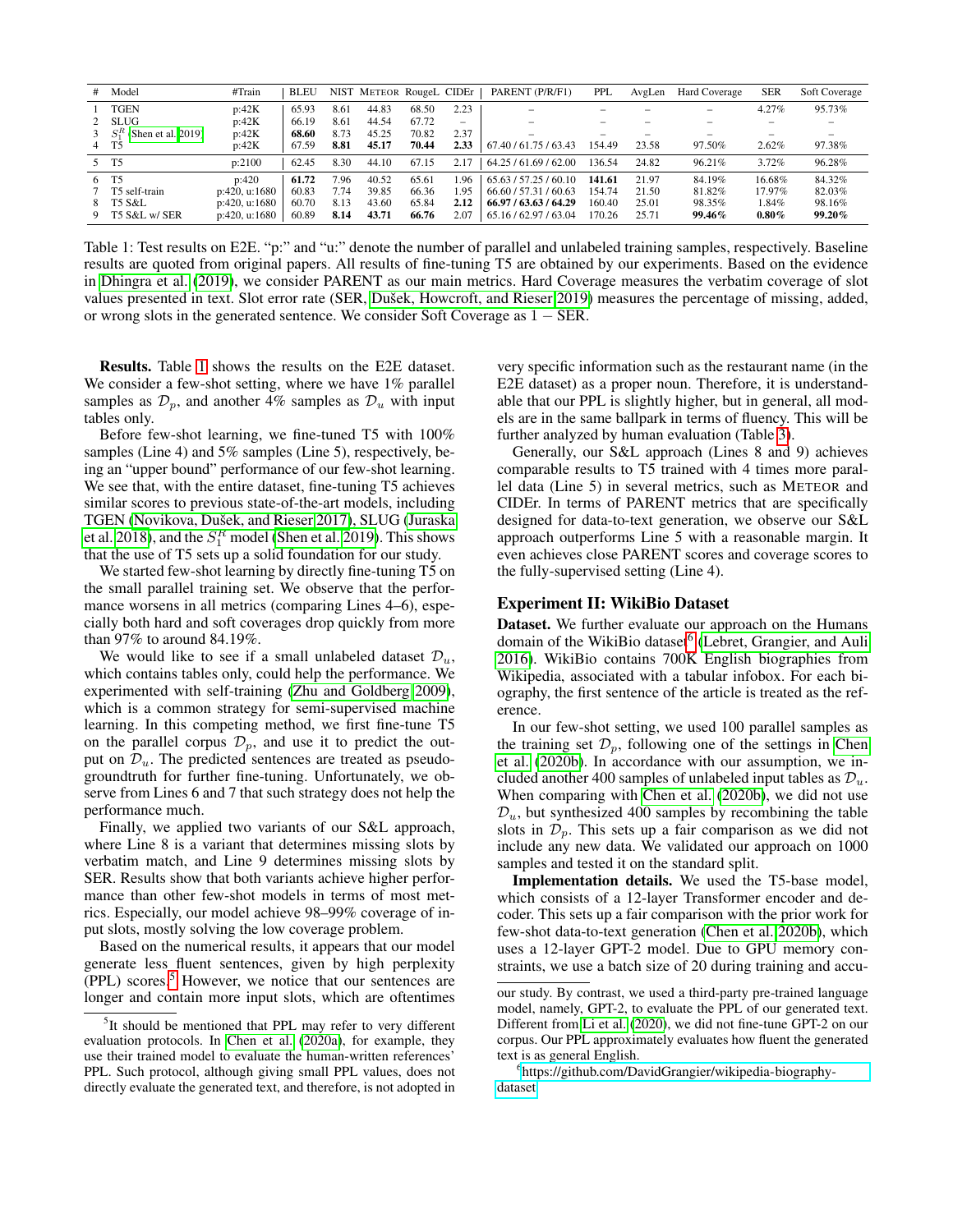<span id="page-5-0"></span>

|   | Model                                                                                        | #Train                                       | <b>BLEU</b>             | PARENT (P/R/F1)                                                         | PPL                        | AvgLen                  | Coverage (Table)                   | Coverage (Reference)               |
|---|----------------------------------------------------------------------------------------------|----------------------------------------------|-------------------------|-------------------------------------------------------------------------|----------------------------|-------------------------|------------------------------------|------------------------------------|
| 3 | GPT2+copy (Chen et al. 2020b)<br>GPT2+copy (our replication)<br>TableGPT2 (Gong et al. 2020) | p:100<br>p:100<br>p:100                      | 29.5<br>29.05<br>34.5   | -<br>59.03 / 26.63 / 33.59                                              | 314.03                     | 20.01                   | $\overline{\phantom{0}}$<br>27.07% | $\overline{\phantom{0}}$<br>55.27% |
|   | Т5                                                                                           | p:100                                        | 35.87                   | 65.21 / 29.59 / 38.00                                                   | 219.03                     | 17.35                   | 38.45%                             | 76.61%                             |
| 6 | T5 self-train (Recomb)<br>T5 S&L (Recomb)                                                    | p:100<br>p:100                               | 36.00<br>35.41          | 64.74 / 29.58 / 37.91<br>64.10 / 30.23 / 38.34                          | 219.40<br>218.48           | 17.27<br>18.75          | 38.20%<br>$41.29\%$                | 76.01%<br>76.75%                   |
| 9 | T5 self-train<br>T5 S&L<br>T5 S&L (cosine similarity)                                        | p:100, u:400<br>p:100, u:400<br>p:100, u:400 | 35.62<br>35.92<br>35.44 | 64.68 / 29.92 / 38.19<br>64.56 / 32.28 / 40.27<br>63.63 / 31.32 / 39.36 | 216.19<br>211.35<br>233.18 | 18.17<br>19.84<br>18.92 | $40.22\%$<br>$42.45\%$<br>41.28%   | 76.85%<br>79.14%<br>75.68%         |

Table 2: Test results on WikiBio (in the Humans domain). "p:" and "u:" denote the number of parallel and unlabeled training samples, respectively. "Recomb" means that we synthesize 400 samples by recombining table slots in the parallel corpus. The bold font indicates the best performance in each group that also outperforms the baselines in Lines 1–4. Coverage scores are computed against the input table and the reference text, respectively.

mulate gradients for 3 steps, which results in an actual batch size of 60. Other implementation details are mostly adopted from Experiment I.

In WikiBio, we used a different strategy to add missing slots. Unlike E2E, WikiBio contains longer input tables and not all input slots are present in the references (the first sentence of the Wiki article). Therefore, our search algorithm inserts a subset of input slots, determined by co-occurrence statistics on the few-shot training dataset. As a heuristic, we select slots which occur at least in 10% tables of the dataset and are present in at least 10% output references.

Evaluation metrics. We included BLEU for reference, as it is the metric in [Chen et al.](#page-7-5) [\(2020b\)](#page-7-5). However, we still consider the PARENT-W scores as the main metric in our study, due to the evidence from [Dhingra et al.](#page-7-13) [\(2019\)](#page-7-13).

For semantic coverage, we mainly consider the hard version, because no soft coverage has been developed for WikiBio and because our E2E experiments show that hard and soft coverages are generally close to each other. It is noted that WikiBio does not aim to cover every input slot; thus, we compute the coverage against both the input table and the reference, respectively.

Results. Table [2](#page-5-0) shows the results on WikiBio. Since [Chen et al.](#page-7-5) [\(2020b\)](#page-7-5) did not report PARENT metrics for their fine-tuned GPT-2 model, we replicated the model by using their released code.<sup>[7](#page-5-1)</sup> As seen from Lines 1–2, we achieved a similar BLEU score to [Chen et al.](#page-7-5) [\(2020b\)](#page-7-5), showing that our replication was fair.

We applied our S&L approach to the WikiBio dataset. We see that, with 400 unlabeled tables, we improve the T5 model by 2–3 points in the PARENT metrics' Recall and F1 (Lines 4, 7–8). This suggests that our model not only generates high-quality sentences in general for the data-to-text task, but also has a higher coverage of input slots due to the nature of PARENT metrics. This is further confirmed by our coverage scores. Relatively low PPL shows that fluent sen-tences was obtained from this dataset.<sup>[8](#page-5-2)</sup>

We also implemented a variant that determines missing slots by thresholding cosine similarity of embeddings (Line 9). Different from SER which is specifically engineered for E2E, the cosine similarity here is generic and does not work well compared with our verbatim matching. This further confirms that our approach is simple yet effective in alleviating the low semantic coverage problem.

Compared with previous state-of-the-art few-shot learning [\(Chen et al. 2020b\)](#page-7-5), our setting uses extra 400 tables. For a fair comparison, we synthesized 400 tables by recombining the slots without using any additional data. Comparing Line 6 with Line 2 suggests that, even without an unlabeled corpus, our approach still outperforms the previous state-ofthe-art model in all metrics.

We observe that recombining table slot does not give as good performance as using additional unlabeled tables (Lines 6 vs. 8). A plausible reason is that new tables are able to train T5 with more slot values, which is especially useful for few-shot data-to-text generation, where we only have a few hundred parallel samples. Recombining table slots cannot serve for this goal. Future research can be addressed here on effective data augmentation for data-to-text generation.

#### Analysis

In this part, we provide detailed analysis of our approach. Due to the limitation of space and available resources, we chose E2E and the standard variant (Line 8, Table [1\)](#page-4-0) as our testbed.

Human evaluation. We conducted human evaluation for our model, as automatic metrics may not fully reflect the performance of a text generator. We selected a random subset of 50 samples and obtained the outputs from T5 self-train and T5 S&L. While the subset may appear to be small, we computed statistical significance to demonstrate that it suffices to draw a conclusion.

We asked three annotators to evaluate each table–text pair on three criteria: *coverage*, *fluency*, and *overall quality*. Coverage measures the number of input table slots present in the text divided by total number of input slots. Fluency measures if the sentence is clear, natural, and grammatically correct (3: Fluent, natural and grammatically correct; 2: Mostly fluent, with minor errors; 1: Not fluent, multiple grammatical errors). The annotators were also asked to assign an overall

<span id="page-5-1"></span> $7$ [Gong et al.](#page-7-14) [\(2020\)](#page-7-14) did not release code or output; thus some metric evaluations are unavailable. Nevertheless, the BLEU score shows the superiority of our approach.

<span id="page-5-2"></span><sup>&</sup>lt;sup>8</sup>The PPL for WikiBio sentences is higher than E2E because the the WikiBio corpus is more complex. Especially, WikiBio sentences contain quite a few proper nouns, such as the person names.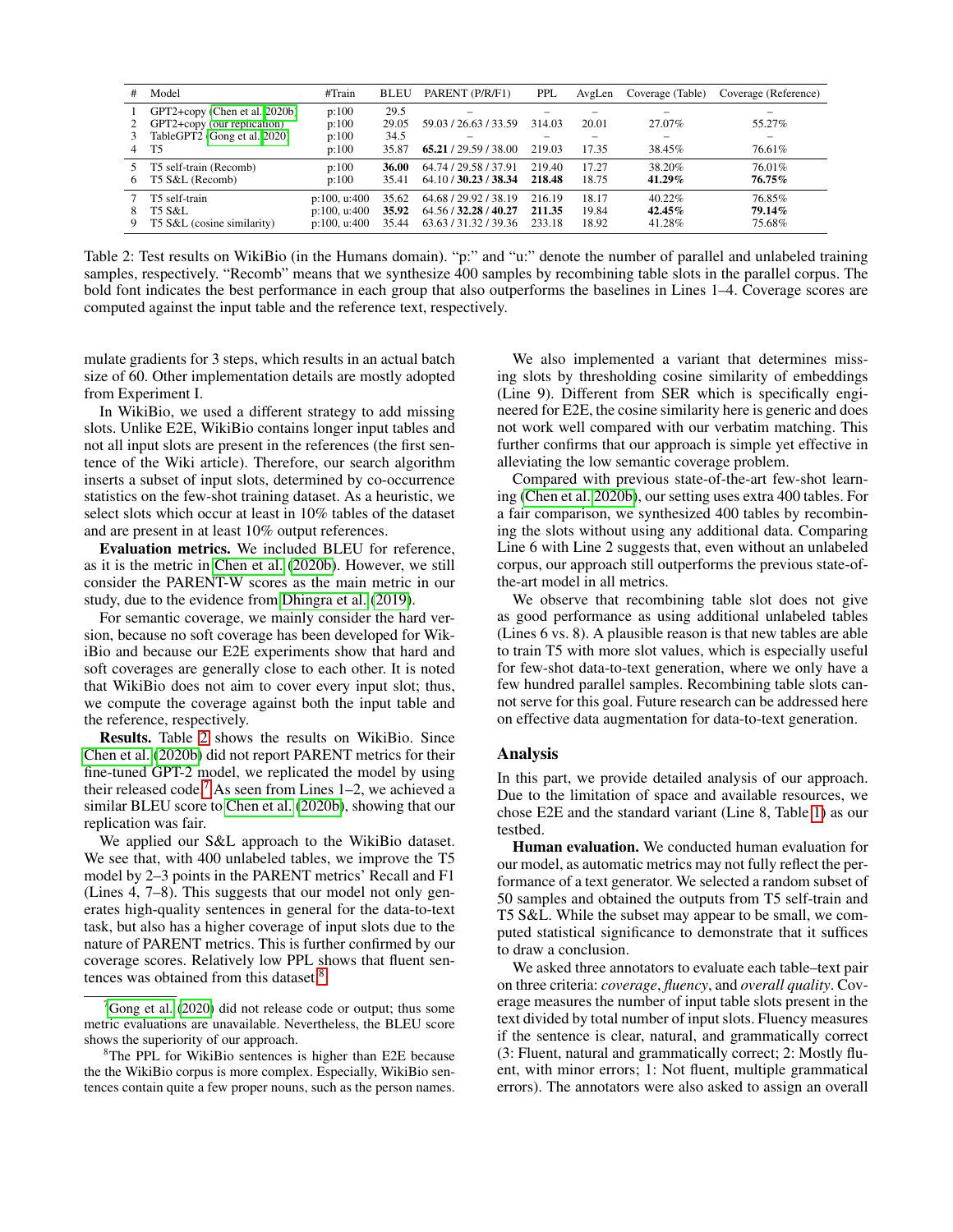<span id="page-6-2"></span>

| Input table        |                       | <b>Reference 1:</b> the phoenix is a restaurant that also serves indian food priced between £20-25, located near                                                                                                                |  |  |  |
|--------------------|-----------------------|---------------------------------------------------------------------------------------------------------------------------------------------------------------------------------------------------------------------------------|--|--|--|
| <b>Slot</b>        | <b>Value</b>          | crowne plaza hotel on the riverside. it's customer rating is high, and the establishment is kids friendly.                                                                                                                      |  |  |  |
| Name               | The Phoenix           | (All slots are present)                                                                                                                                                                                                         |  |  |  |
| Eat type           | Restaurant            | <b>Reference 2:</b> the phoenix, located near crowne plaza hotel on the riverside, is a restaurant that also serves<br>indian food, it is kids friendly and food is priced between £20-25. (Missing slot: customer rating)      |  |  |  |
| Food               | Indian                | <b>T5 few-shot fine-tuned:</b> the phoenix is a restaurant that serves indian food in the price range of £20-25. it                                                                                                             |  |  |  |
| PriceRange         | £ 20-25               | is near crowne plaza hotel. it has a high customer rating. (Missing slots: riverside, family friendly)                                                                                                                          |  |  |  |
| Customer<br>Rating | High                  | <b>T5 self-train:</b> the phoenix is a restaurant that serves indian food in the price range of £20-25, it is near<br>crowne plaza hotel. (Missing slots: high, riverside, family friendly)                                     |  |  |  |
| Area               | Riverside             | T5 search for inference: the phoenix is a restaurant that serves indian food in the price range of £20-25. it                                                                                                                   |  |  |  |
| <b>Near</b>        | Crowne<br>plaza hotel | is near crowne plaza high customer rating in riverside area not family friendly hotel. (All slots are<br>present, but the sentence is not fluent)                                                                               |  |  |  |
| Family<br>Friendly | No.                   | T5 S&L: in riverside area the phoenix is a restaurant that serves indian food in the price range of £20-25. it<br>is near crowne plaza hotel. it has a high customer rating and is not family-friendly. (All slots are present) |  |  |  |

Figure 2: A case study of few-shot data-to-text generation on the E2E dataset.

<span id="page-6-0"></span>

| Model                         | Coverage            | Fluency                            | <b>Overall Quality</b>          |
|-------------------------------|---------------------|------------------------------------|---------------------------------|
| T5 w/ self-train<br>T5 w/ S&L | 81.66%<br>$99.58\%$ | $2.88 \pm 0.32$<br>$2.75 \pm 0.43$ | $2.1 + 0.34$<br>$2.81 \pm 0.39$ |
| $p$ -value                    | $6.08e-24$          | 0.00664                            | 3.84e-22                        |

Table 3: Human evaluation results on E2E. The p-values are given by two-sided Wilcoxon paired test. It only shows whether our annotated subset has collected enough evidence for drawing a conclusion or not, instead of how different two models are. We show the standard deviation, which roughly estimates if the gap is relatively large or not.

quality to each sentence (3: good; 2: average; 1: poor). Our human annotation was conducted in a strict blind fashion, i.e., samples were randomly shuffled and the annotator did not know the model of a generated sentence.

Table [3](#page-6-0) presents human evaluation results. We observe that the human-annotated coverage ratio is similar to automatic counting in Table [1.](#page-4-0) Our S&L achieved nearperfect semantic coverage, whereas a fine-tuned T5 with self-training only achieves 81.66% coverage. In both models, annotators did not observe false information.

In terms of fluency, S&L behaves slightly worse than T5 self-training. However, the difference is one-third of a standard deviation, which is relatively small compared with our improvements in other aspects. The overall quality of our approach is considerably higher than the competing method by more than two standard deviations, showing the effectiveness of our approach. The human annotation results are generally consistent with our automatic measures.

Search and learning vs. Search for inference. An interesting analysis of our approach is to see how search and learning (S&L) improves the search itself. This can be seen by performing search for inference on the test set. From Table [4,](#page-6-1) we observe that S&L largely improves the results in terms of all metrics. Especially, the PPL of S&L is considerably smaller than search for inference. This shows that the second-stage fine-tuning not only learns from the search re-

<span id="page-6-1"></span>

| Model | PARENT(P/R/F1)                    | InfTime RelTime |       | PPI.   |
|-------|-----------------------------------|-----------------|-------|--------|
| S&L   | 66.97/63.63/64.29                 | 78.05           | 1 x   | 160.40 |
|       | Search for inf. 65.71/60.17/61.67 | 113.4           | 1.45x | 234.19 |

Table 4: Search and learning vs. search for inference. Inference time (in seconds) and Relative time were obtained by predicting the test set on a single V100 GPU.

sults for higher semantic coverage, but also smooths out the search noise and yields better sentences in general.

In addition, S&L has a better inference efficiency. Despite our batch implementation and the V100 GPU device, search for inference takes 45% more time than S&L in inference. This shows that our approach is efficient in practice.

Case Study. We conduct a case study in Figure [2.](#page-6-2) There are 7 references for this data sample. We present two to illustrate that the input slots may be missing even in references. We see that T5 (fine-tuned with few-shot  $\mathcal{D}_p$  or further selftrained with  $\mathcal{D}_u$ ) yields fluent sentences and does not generate wrong information as addressed in [Gong et al.](#page-7-14) [\(2020\)](#page-7-14). However, a few input slots are missing in T5's output. If we perform search for inference, we are guaranteed to have perfect slot coverage, but the sentence may not be fluent, such as "*it is near crowne plaza high customer rating in riverside area not family friendly hotel*". Our S&L approach yields a fluent sentence with a high semantic coverage.

# Conclusion

In this work, we present a search-and-learning approach to address the low coverage problem for few-shot data-to-text generation. We first fine-tune the pre-trained T5 language model based on a small parallel corpus. Then, we use the T5 to predict on an unlabeled corpus, and search for higher semantic coverage. The T5 is further fine-tuned with search results. Experiments on E2E and WikiBio datasets show that our model achieves high performance than previous approaches to few-shot data-to-text generation, largely closing the gap between few-shot and fully supervised learning.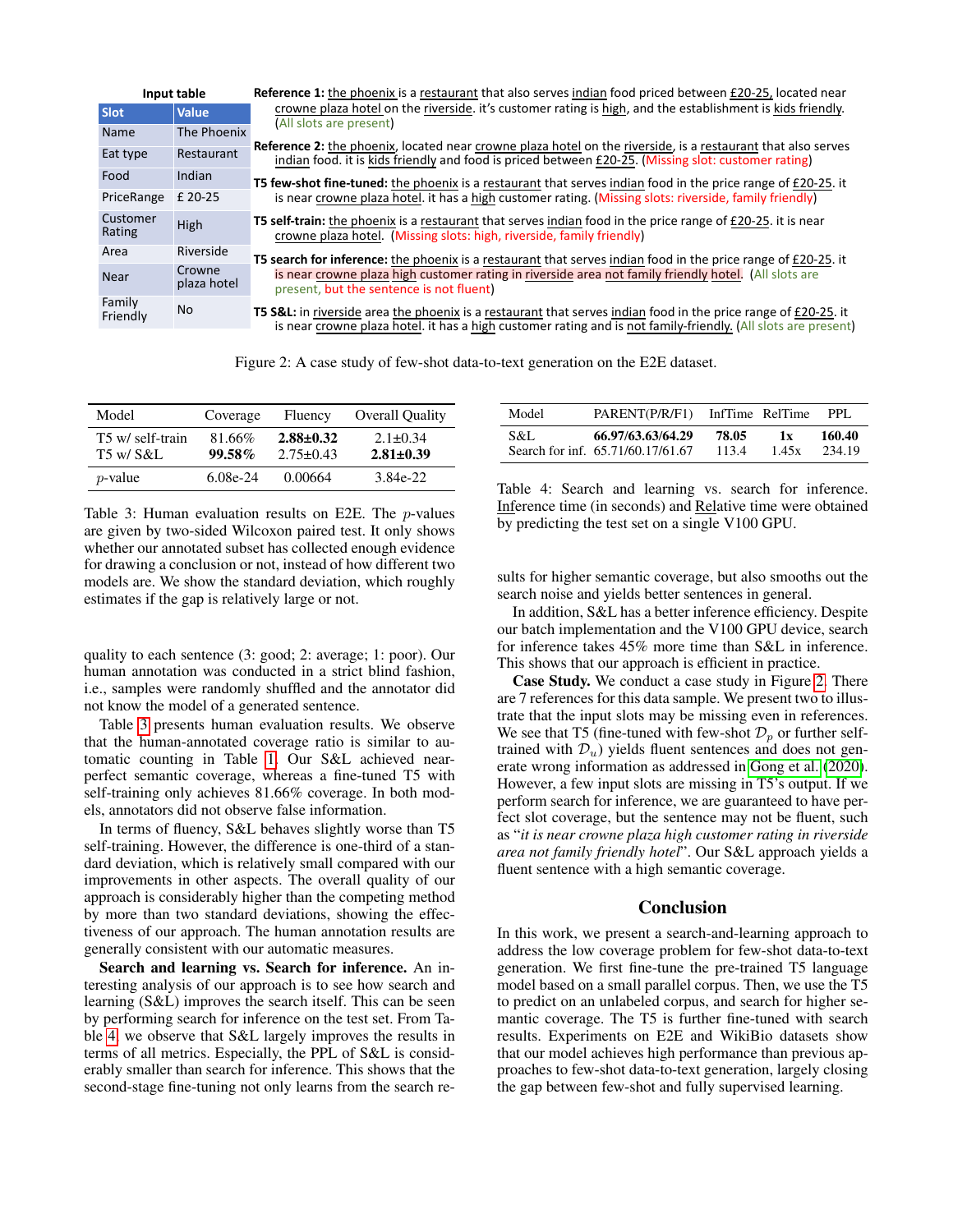# Acknowledgments

Shailza Jolly was supported by the TU Kaiserslautern CS Ph.D. scholarship program, the BMBF project XAINES (Grant 01IW20005), and the NVIDIA AI Lab (NVAIL) program. Lili Mou is supported in part by the Amii Fellow Program, the Canada CIFAR AI Chair Program, and a donation from DeepMind. This research is also supported by Compute Canada (www.computecanada.ca) and the Natural Sciences and Engineering Research Council of Canada (NSERC) under Grant No. RGPIN2020-04465.

### References

<span id="page-7-23"></span>Chen, W.; Chen, J.; Su, Y.; Chen, Z.; and Wang, W. Y. 2020a. Logical natural language generation from open-domain tables. In *Proceedings of the 58th Annual Meeting of the Association for Computational Linguistics*, 7929–7942.

<span id="page-7-5"></span>Chen, Z.; Eavani, H.; Chen, W.; Liu, Y.; and Wang, W. Y. 2020b. Few-shot NLG with pre-trained language model. In *Proceedings of the 58th Annual Meeting of the Association for Computational Linguistics*, 183–190.

<span id="page-7-8"></span>Dale, R.; and Reiter, E. 1997. Building applied natural language generation systems. *Natural Language Engineering*, 3(1): 57–87.

<span id="page-7-13"></span>Dhingra, B.; Faruqui, M.; Parikh, A.; Chang, M.-W.; Das, D.; and Cohen, W. 2019. Handling divergent reference texts when evaluating table-to-text generation. In *Proceedings of the 57th Annual Meeting of the Association for Computational Linguistics*, 4884–4895.

<span id="page-7-19"></span>Doddington, G. 2002. Automatic evaluation of machine translation quality using n-gram co-occurrence statistics. In *Proceedings of the Second International Conference on Human Language Technology Research*, 138–145.

<span id="page-7-15"></span>Dong, Y.; Li, Z.; Rezagholizadeh, M.; and Cheung, J. C. K. 2019. EditNTS: an neural programmer-interpreter model for sentence simplification through explicit editing. In *Proceedings of the 57th Annual Meeting of the Association for Computational Linguistics*, 3393–3402.

<span id="page-7-17"></span>Dušek, O.; Howcroft, D. M.; and Rieser, V. 2019. Semantic noise matters for neural natural language generation. In *Proceedings of the 12th International Conference on Natural Language Generation*, 421–426.

<span id="page-7-14"></span>Gong, H.; Sun, Y.; Feng, X.; Qin, B.; Bi, W.; Liu, X.; and Liu, T. 2020. TableGPT: Few-shot table-to-text generation with table structure reconstruction and content matching. In *Proceedings of the 28th International Conference on Computational Linguistics*, 1978–1988.

<span id="page-7-22"></span>Juraska, J.; Karagiannis, P.; Bowden, K.; and Walker, M. 2018. A deep ensemble model with slot alignment for sequence-to-sequence natural language generation. In *Proceedings of the 2018 Conference of the North American Chapter of the Association for Computational Linguistics: Human Language Technologies, Volume 1 (Long Papers)*, 152–162.

<span id="page-7-11"></span>Koncel-Kedziorski, R.; Hajishirzi, H.; and Farhadi, A. 2014. Multi-resolution language grounding with weak supervision. In *Proceedings of the 2014 Conference on Empirical Methods in Natural Language Processing*, 386–396.

<span id="page-7-9"></span>Kukich, K. 1983. Design of a knowledge-based report generator. In *Proceedings of the 21st Annual Meeting of the Association for Computational Linguistics*, 145–150.

<span id="page-7-3"></span>Langkilde, I.; and Knight, K. 1998. Generation that exploits corpus-based statistical knowledge. In *Proceedings of the 36th Annual Meeting of the Association for Computational Linguistics and 17th International Conference on Computational Linguistics, Volume 1*, 704–710.

<span id="page-7-20"></span>Lavie, A.; and Agarwal, A. 2007. METEOR: An automatic metric for MT evaluation with high levels of correlation with human judgments. In *Proceedings of the Second Workshop on Statistical Machine Translation*, 228–231.

<span id="page-7-1"></span>Lebret, R.; Grangier, D.; and Auli, M. 2016. Neural text generation from structured data with application to the biography domain. In *Proceedings of the 2016 Conference on Empirical Methods in Natural Language Processing*, 1203– 1213.

<span id="page-7-16"></span>Li, J.; Jia, R.; He, H.; and Liang, P. 2018. Delete, retrieve, generate: A simple approach to sentiment and style transfer. In *Proceedings of the 2018 Conference of the North American Chapter of the Association for Computational Linguistics: Human Language Technologies, Volume 1 (Long Papers)*, 1865–1874.

<span id="page-7-6"></span>Li, J.; Li, Z.; Mou, L.; Jiang, X.; Lyu, M. R.; and King, I. 2020. Unsupervised text generation by learning from search. In *Advances in Neural Information Processing Systems*.

<span id="page-7-2"></span>Liang, P.; Jordan, M.; and Klein, D. 2009. Learning semantic correspondences with less supervision. In *Proceedings of the Joint Conference of the 47th Annual Meeting of the ACL and the 4th International Joint Conference on Natural Language Processing of the AFNLP*, 91–99.

<span id="page-7-21"></span>Lin, C.-Y. 2004. ROUGE: a package for automatic evaluation of summaries. In *Text Summarization Branches Out*, 74–81.

<span id="page-7-12"></span>Liu, T.; Luo, F.; Xia, Q.; Ma, S.; Chang, B.; and Sui, Z. 2019. Hierarchical encoder with auxiliary supervision for neural table-to-text generation: Learning better representation for tables. In *Proceedings of the AAAI Conference on Artificial Intelligence, 33(01)*, 6786–6793.

<span id="page-7-4"></span>Liu, T.; Wang, K.; Sha, L.; Chang, B.; and Sui, Z. 2018. Table-to-text generation by structure-aware seq2seq learning. In *Proceedings of the AAAI Conference on Artificial Intelligence*, 4881–4888.

<span id="page-7-7"></span>Liu, X.; Mou, L.; Meng, F.; Zhou, H.; Zhou, J.; and Song, S. 2020. Unsupervised paraphrasing by simulated annealing. In *Proceedings of the 58th Annual Meeting of the Association for Computational Linguistics*, 302–312.

<span id="page-7-18"></span>Loshchilov, I.; and Hutter, F. 2018. Decoupled weight decay regularization. In *International Conference on Learning Representations*.

<span id="page-7-10"></span>McKeown, K. 1992. *Text Generation*. Cambridge University Press.

<span id="page-7-0"></span>Novikova, J.; Dušek, O.; and Rieser, V. 2017. The E2E dataset: New challenges for end-to-end generation. In *Proceedings of the 18th Annual SIGdial Meeting on Discourse and Dialogue*, 201–206.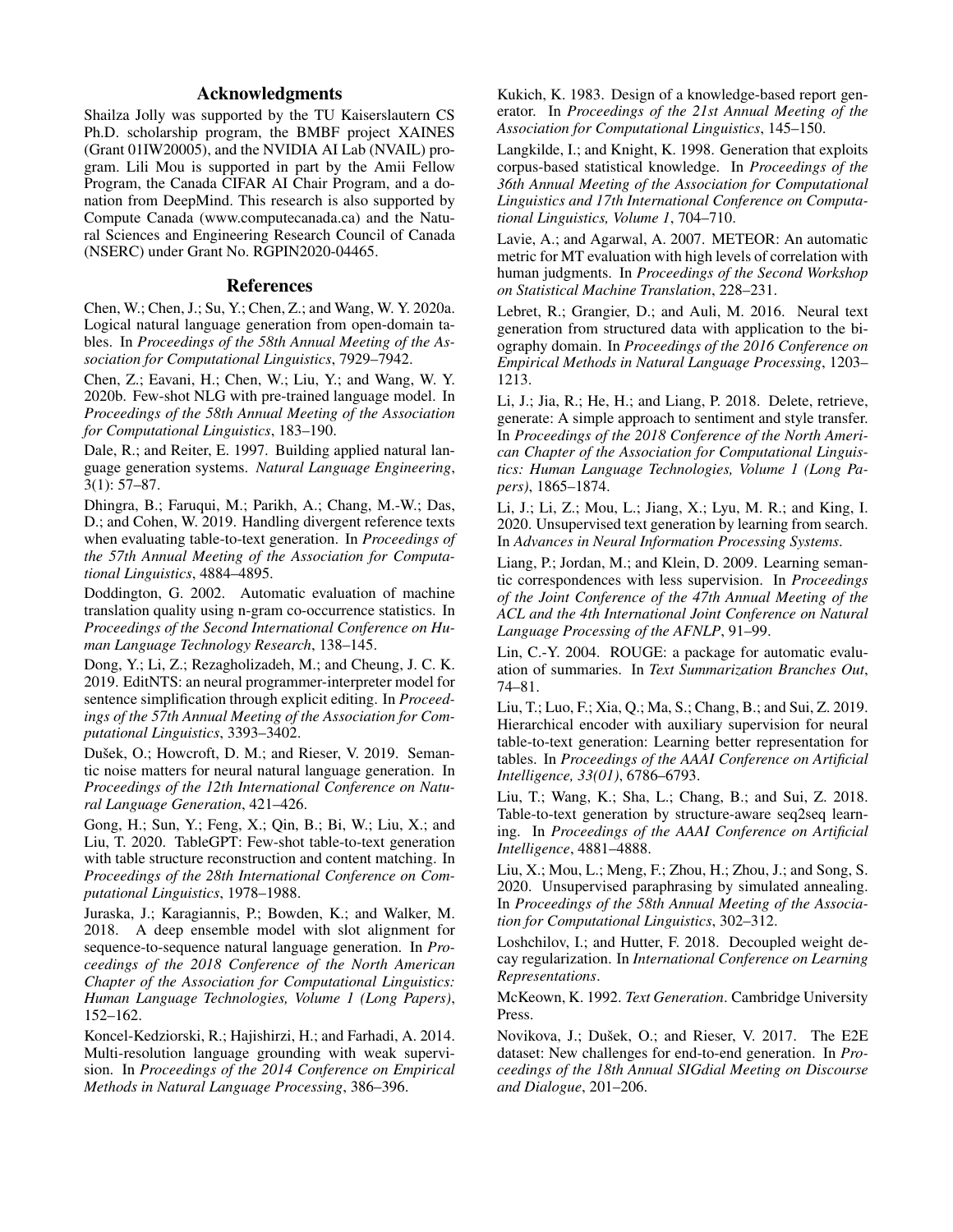<span id="page-8-6"></span>Papineni, K.; Roukos, S.; Ward, T.; and Zhu, W.-J. 2002. BLEU: A method for automatic evaluation of machine translation. In *Proceedings of the 40th Annual Meeting of the Association for Computational Linguistics*, 311–318.

<span id="page-8-2"></span>Raffel, C.; Shazeer, N.; Roberts, A.; Lee, K.; Narang, S.; Matena, M.; Zhou, Y.; Li, W.; and Liu, P. J. 2020. Exploring the limits of transfer learning with a unified text-to-text transformer. *Journal of Machine Learning Research*, 21: 1– 67.

<span id="page-8-1"></span>Rieser, V.; and Lemon, O. 2009. Natural language generation as planning under uncertainty for spoken dialogue systems. In *Proceedings of the 12th Conference of the European Chapter of the ACL*, 683–691.

<span id="page-8-4"></span>Schumann, R.; Mou, L.; Lu, Y.; Vechtomova, O.; and Markert, K. 2020. Discrete optimization for unsupervised sentence summarization with word-level extraction. In *Proceedings of the 58th Annual Meeting of the Association for Computational Linguistics*, 5032–5042.

<span id="page-8-8"></span>Shen, S.; Fried, D.; Andreas, J.; and Klein, D. 2019. Pragmatically informative text generation. In *Proceedings of the 2019 Conference of the North American Chapter of the Association for Computational Linguistics: Human Language Technologies, Volume 1 (Long and Short Papers)*, 4060– 4067.

<span id="page-8-0"></span>Stent, A.; Prasad, R.; and Walker, M. 2004. Trainable sentence planning for complex information presentations in spoken dialog systems. In *Proceedings of the 42nd Annual Meeting of the Association for Computational Linguistics*, 79–86.

<span id="page-8-5"></span>Vaswani, A.; Shazeer, N.; Parmar, N.; Uszkoreit, J.; Jones, L.; Gomez, A. N.; Kaiser, L.; and Polosukhin, I. 2017. Attention is all you need. In *Proceedings of the 31st International Conference on Neural Information Processing Systems*, 5998–6008.

<span id="page-8-7"></span>Vedantam, R.; Lawrence Zitnick, C.; and Parikh, D. 2015. CIDEr: Consensus-based image description evaluation. In *2015 IEEE Conference on Computer Vision and Pattern Recognition*, 4566–4575.

<span id="page-8-3"></span>Wiseman, S.; Shieber, S.; and Rush, A. 2018. Learning neural templates for text generation. In *Proceedings of the 2018 Conference on Empirical Methods in Natural Language Processing*, 3174–3187.

<span id="page-8-9"></span>Zhu, X.; and Goldberg, A. B. 2009. Introduction to semisupervised learning. *Synthesis Lectures on Artificial Intelligence and Machine Learning*, 3(1): 1–130.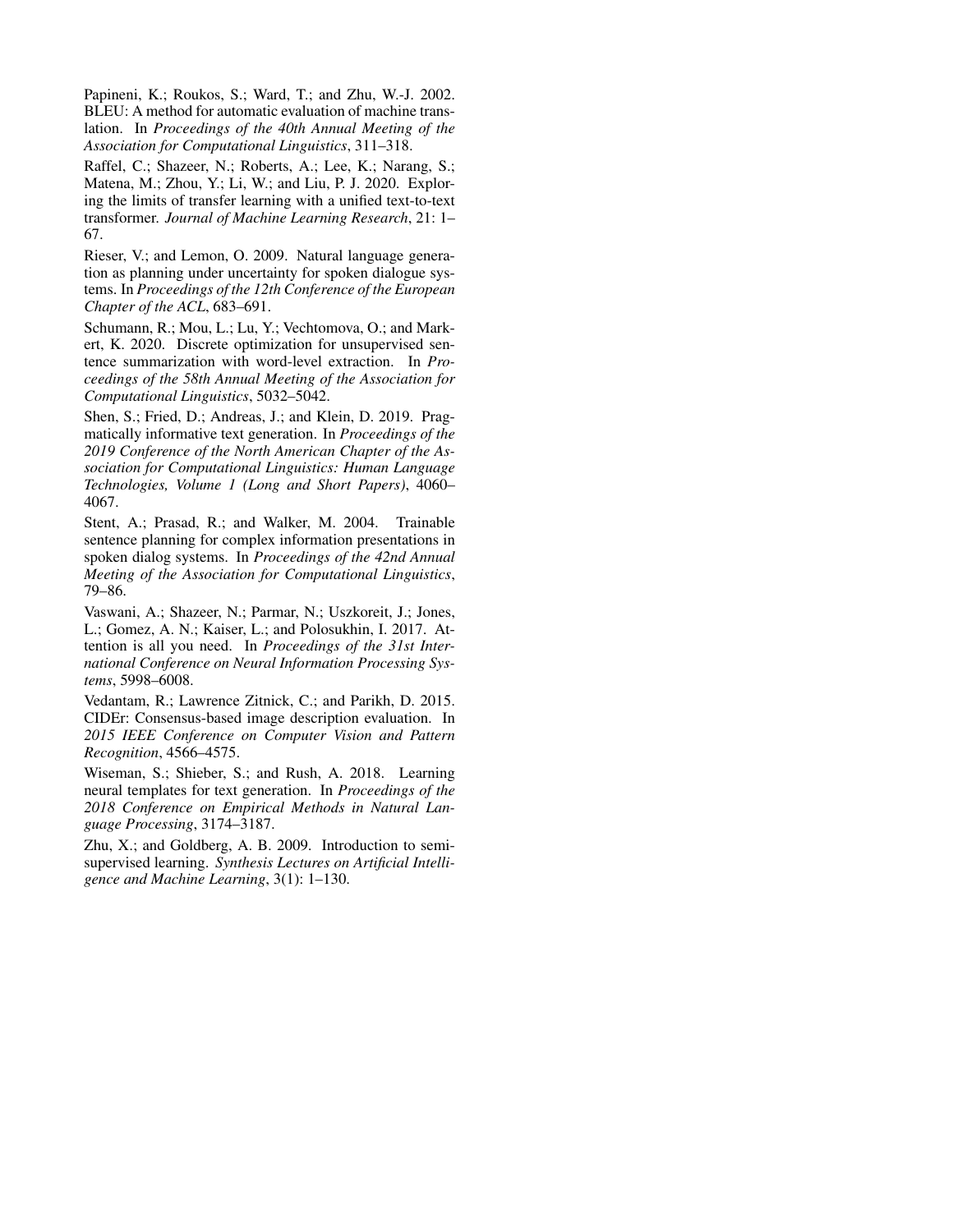# The Complete List of Rules

As explained in the section of Search to Improve Semantic Coverage, we insert a phrase if a slot value does not appear in the output text. Table [5](#page-9-0) and [6](#page-9-1) shows the complete list of the rules we used in our experiments for both datasets. SN refers to the slot name, and SV refers to the slot value.

Designing these rules do not require extensive human effort, because all these phrases are natural expressions, quite a few of which are the slot value itself.

<span id="page-9-0"></span>Despite the simplicity of the rules, our search-and-learning (S&L) approach can effectively learn the injected knowledge and improve the semantic coverage to a large extent.

|                                         | Then the phrase template is |
|-----------------------------------------|-----------------------------|
| $SN = food$                             | SV food                     |
| $SN = \text{prerange}$ ; SV is a number | price range SV              |
| $SN = \text{prerange}$ ; SV is a string | SV price range              |
| $SN =$ eattype                          | <b>SV</b>                   |
| $\overline{SN}$ = name                  | <b>SV</b>                   |
| $SN = near$                             | near SV                     |
| $SN = family friendly; SV is yes$       | family friendly             |
| $SN = family friendly; SV is no/not$    | not family friendly         |
| $SN = customer rating$                  | SV customer rating          |
| $SN = area$                             | in SV area                  |

Table 5: Rules for the E2E dataset.

<span id="page-9-1"></span>

| Τf                            | Then the phrase template is |
|-------------------------------|-----------------------------|
| $SN = fullname$               | SV                          |
| $SN = birth date$             | born on SV                  |
| $SN = currentclub$            | plays for SV                |
| $\overline{SN}$ = nationality | SV                          |
| $SN = position$               | <b>SV</b>                   |
| $SN = occupation$             | is a SV                     |
| $SN = death$ rate             | died on SV                  |
| $SN =$ party                  | serving in SV party         |
| $SN = birth place$            | born in SV                  |

Table 6: Rules for the WikiBio dataset.

<span id="page-9-2"></span>

| Model            | #Train        | Add       | <b>Miss</b> | Wrong | <b>SER</b> |
|------------------|---------------|-----------|-------------|-------|------------|
| <b>TGEN</b>      | p:42K         | 0.14%     | $4.11\%$    | 0.03% | $4.27\%$   |
| T5               | p:42K         | 0.14%     | 2.48%       | $0\%$ | $2.62\%$   |
| T5               | p:2100        | $0.05\%$  | 3.68%       | $0\%$ | 3.72%      |
| T5               | p:420         | $0.14\%$  | 16.52%      | 0.02% | 16.68%     |
| T5 w/ self-train | p:420, u:1680 | $0\%$     | 17.97%      | $0\%$ | 17.97%     |
| T5 w/ S&L        | p:420, u:1680 | $00.07\%$ | $1.77\%$    | $0\%$ | $1.84\%$   |

Table 7: Detailed calculation of the Slot Error Rate (SER).

## Slot Error Rate (SER)

In Experiment I, we followed Dušek, Howcroft, and Rieser [\(2019\)](#page-7-17) and computed SER by

$$
SER = \frac{\text{#added} + \text{#missing} + \text{#wrong value}}{\text{# slots}}
$$